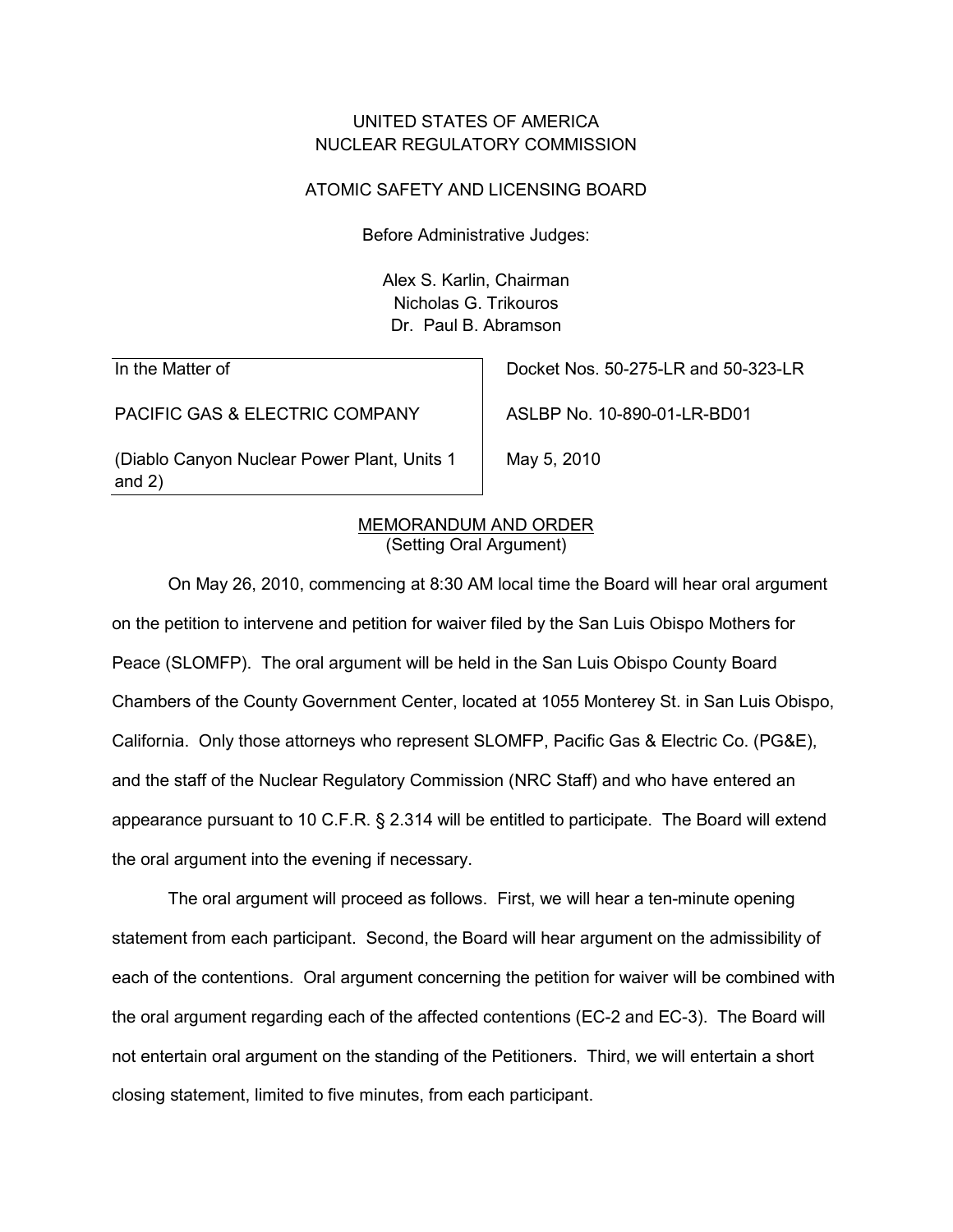For each of the contentions that do not entail a waiver petition (TC-1, EC-1 and EC-4) the Board expects to question SLOMFP for approximately thirty minutes, PG&E for approximately twenty minutes, and the NRC Staff for approximately ten minutes. The Board may permit SLOMFP to reserve up ten minutes for rebuttal.

For each of the contentions that do entail a waiver petition (EC-2 and EC-3), the same rules apply, except that the Board expects to allocate forty minutes to questioning SLOMFP, twenty-five minutes to PG&E, and fifteen minutes to the NRC Staff.

In formulating their arguments, participants should keep in mind that the Board will have read their pleadings. Participants should focus on the critical points in controversy, as those issues have emerged in the pleadings. The main purpose of the oral argument is to allow the Board to clarify its understanding of legal and factual points to assist it in deciding the issues presented by the pleadings. Thus, the participants should expect that their oral argument will be devoted primarily to responding to questions from the Board. Such questioning is part of, and does not expand, a participant's allotted time.

Given that the sole purpose of this proceeding is to evaluate the admissibility of the contentions, the waiver petition, and the legal issues presented in the participants' pleadings, oral argument will only be heard from the attorneys representing the participants. However, members of the public and representatives of the media are welcome to attend and observe this proceeding. As this is an adjudicatory proceeding, the Board intends to conduct an orderly hearing. Signs, banners, posters, and displays are prohibited in accordance with NRC policy. See Procedures for Providing Security Support for NRC Public Meetings/Hearings, 66 Fed. Reg. 31,719 (June 12, 2001). All interested persons should arrive at least fifteen minutes early so as to allow sufficient time to pass through security screening.

As an informational matter, the participants are advised that the Board is attempting to arrange for the oral argument to be made available for live viewing via an internet webstreaming

- 2 -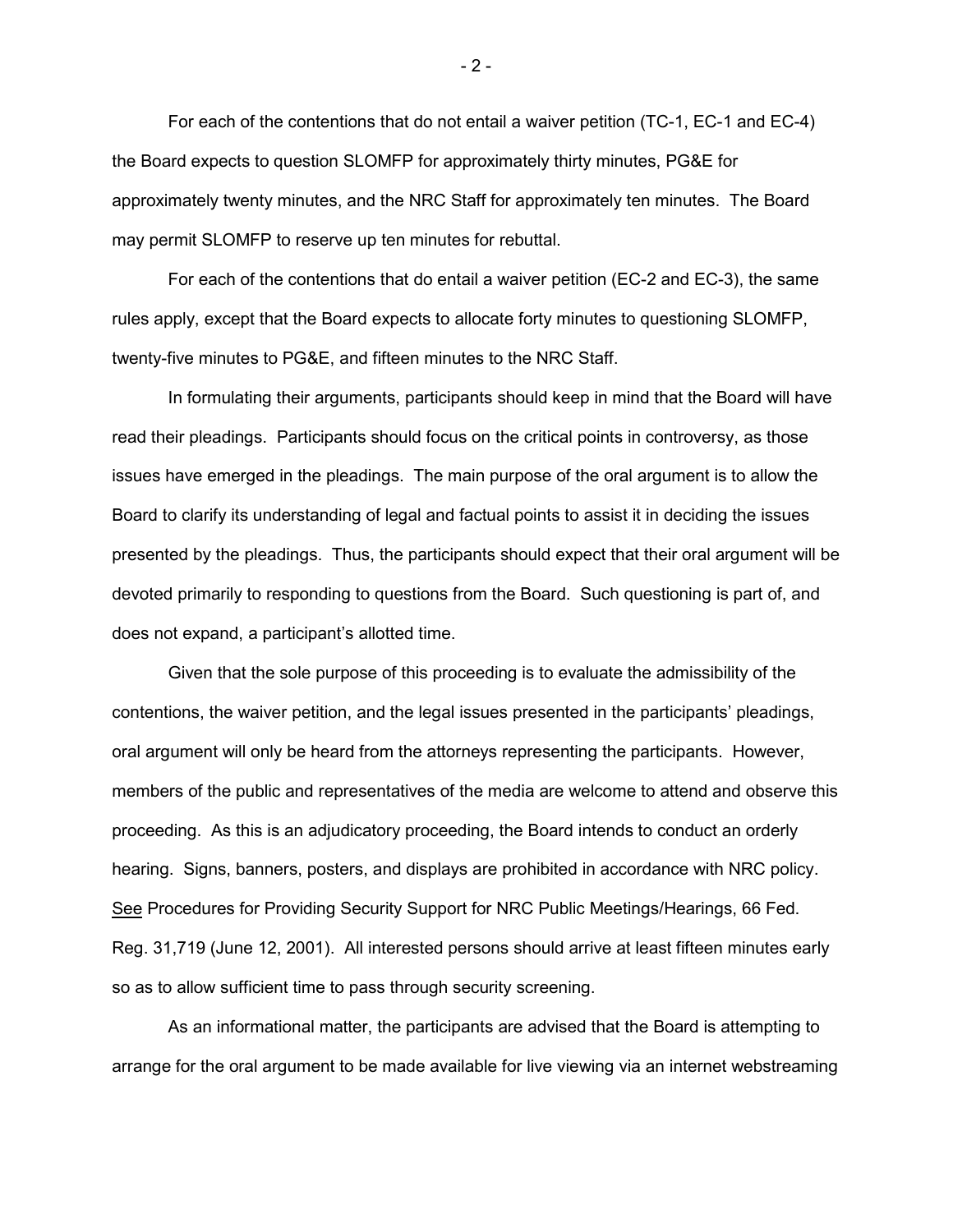feed. As currently planned, the webstreaming feed will be at:

### [http://www.slocounty.ca.gov/clerk/BoardofSupervisors.htm.](http://www.slocounty.ca.gov/clerk/BoardofSupervisors.htm)

Oral limited appearance statements in accord with 10 C.F.R. § 2.315(a) will not be heard at this time. If contentions are ultimately admitted, then the Board may hear oral limited appearance statements regarding those contentions at a later date. In the interim, interested individuals may submit <u>written</u> limited appearance statements related to the issues in this proceeding. Such written statements may be submitted at any time and should be sent either by (1) mail to the Office of the Secretary, U.S. Nuclear Regulatory Commission, Washington, D.C. 20555-0001, Attention: Rulemakings and Adjudications Staff, with a copy to the Chairman of this Licensing Board at Mail Stop T-3E15, Atomic Safety and Licensing Board Panel, U.S. Nuclear Regulatory Commission, Washington, D.C. 20555-0001; (2) e-mail to the Office of the Secretary at hearingdocket@nrc.gov, with a copy to this Board (c/o Wen Bu, wen.bu@nrc.gov) or (3) fax to the Office of the Secretary at 301-415-1101 (facsimile verification number: 301-415- 1966), with a copy to the Board (c/o Wen Bu) at 301-415-5599 (facsimile verification number: 301-415-7550).

It is so ORDERED.

FOR THE ATOMIC SAFETY AND LICENSING BOARD

*/RA/*

 Alex S. Karlin, Chairman ADMINISTRATIVE JUDGE

Rockville, Maryland May 5, 2010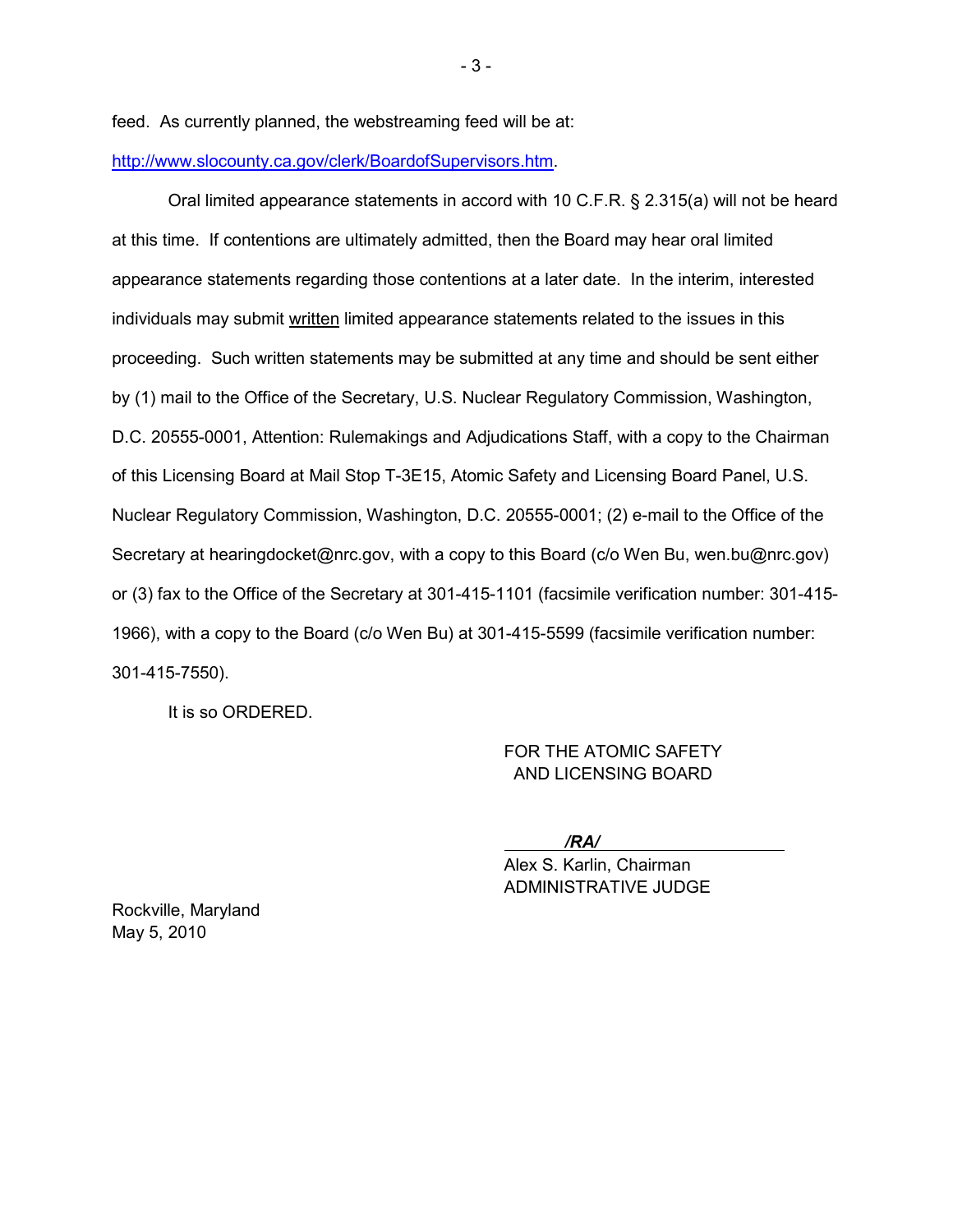### UNITED STATES OF AMERICA NUCLEAR REGULATORY COMMISSION

| In the Matter of                                      |  |
|-------------------------------------------------------|--|
| PACIFIC GAS AND ELECTRIC COMPANY                      |  |
| (Diablo Canyon Nuclear Power Plant,<br>Units 1 and 2) |  |

Docket Nos. 50-275-LR ) and 50-323-LR

# CERTIFICATE OF SERVICE

I hereby certify that copies of the foregoing MEMORANDUM AND ORDER (SETTING ORAL ARGUMENT) have been served upon the following persons by the Electronic Information Exchange.

U.S. Nuclear Regulatory Commission Atomic Safety and Licensing Board Panel Mail Stop: T-3F23 Washington, DC 20555-0001

Alex S. Karlin, Chair E-mail: alex.karlin@nrc.gov

Nicholas G. Trikouros E-mail:  $ngt@nrc.gov$ 

Paul B. Abramson E-mail:  $pba@nrc.gov$ paul.abramson@nrc.gov

Katie Tucker, Law Clerk E-mail:

U.S. Nuclear Regulatory Commission Office of Commission Appellate Adjudication Mail Stop: O-16C1 Washington, DC 20555-0001

OCAA Mail Center E-mail: ocaamail@nrc.gov U.S. Nuclear Regulatory Commission Office of the General Counsel Mail Stop: O-15D21 Washington, DC 20555-0001

Edward Williamson, Esq. E-mail: elw2@nrc.gov Susan Uttal, Esq. E-mail: susan.uttal@nrc.gov Maxwell Smith, Esq. E-mail: Maxwell.smith@nrc.gov Lloyd Subin, Esq. E-mail: lloyd.subin@nrc.gov Brian Newell, Paralegal E-mail: bpn1@nrc.gov Catherine Kanatas E-mail: catherine.kanatas@nrc.gov

OGC Mail Center E-mail: OGCMailCenter@nrc.gov

U.S. Nuclear Regulatory Commission Office of the Secretary of the Commission Mail Stop: O-16C1 Washington, DC 20555-0001

Hearing Docket E-mail: hearingdocket@nrc.gov